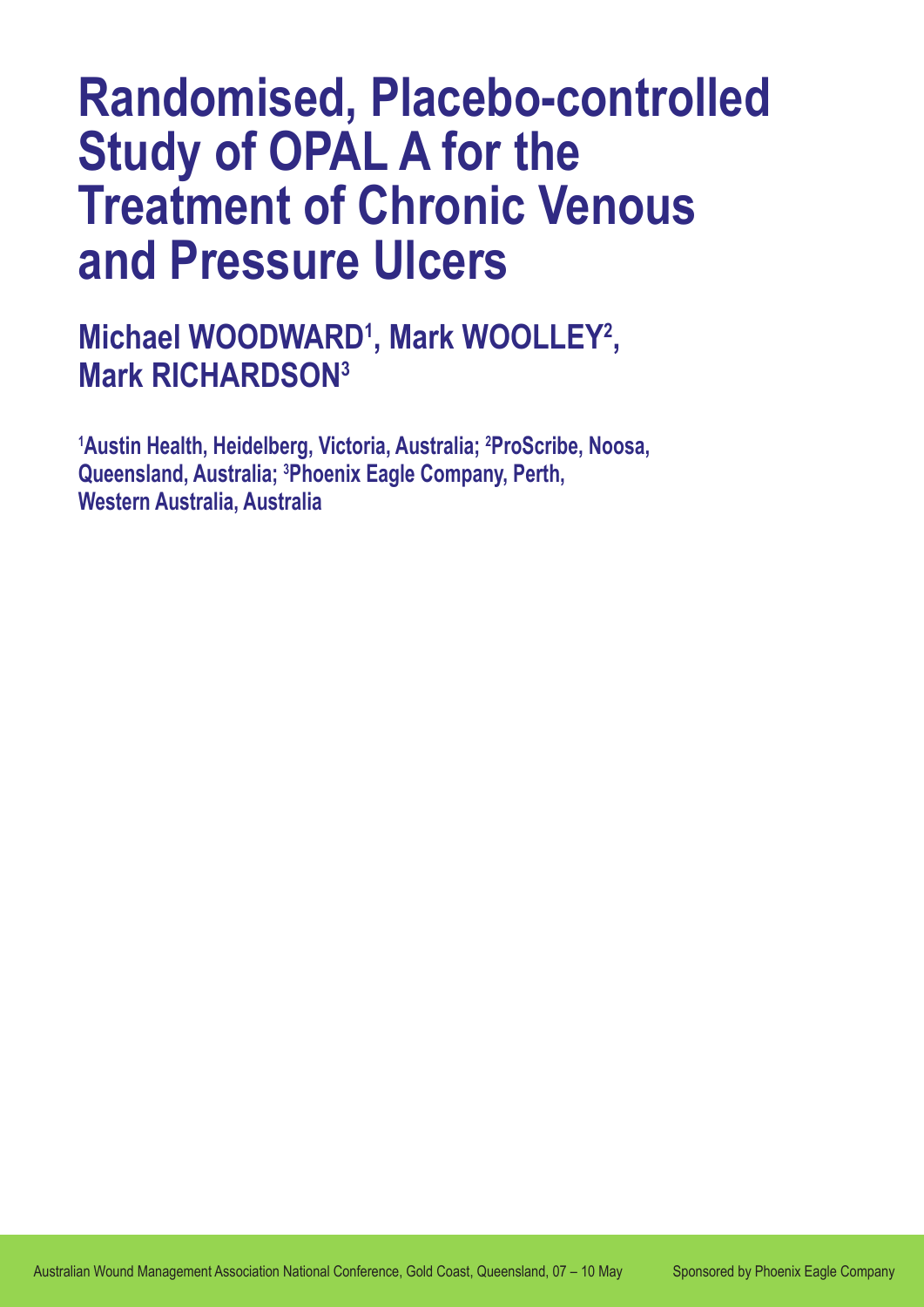### **BACKGROUND AND OBJECTIVES**

#### **Chronic Venous and Pressure Ulcers**

- Common in developed countries, particularly among the elderly.
- Challenging and expensive to treat: healing may take considerable time and rates of recurrence are high<sup>1,2</sup>; \$285 to \$655 million per year in Australia.<sup>3,4</sup>
- May lead to serious complications and increased mortality<sup>5,6</sup>: can have a significant impact on quality of life.<sup>3</sup>

#### **OPAL A**

- Derivative of the inner flesh of the paw paw fruit *Carica papaya*: topically administered filtrate and cream.
- Treatment with OPAL A was associated with wound healing in 9 patients with quadriplegia with hard-to-heal chronic pressure ulcers<sup>7</sup>, 4 patients with pressure, diabetic foot, or venous ulcers<sup>8</sup>, and 1 patient with paraplegia with a sacral pressure ulcer.<sup>9</sup>

#### **Objectives**

- Primary: To evaluate the safety and tolerability of the topical application of OPAL A to hard-to-heal chronic venous and pressure ulcers. Assessed by examining the frequency and severity of adverse events.
- Secondary: To evaluate the effect of OPAL A on the healing of hard-to-heal chronic venous or pressure ulcers.
	- Assessed by examining wound healing using the Advanced Medical Wound Imaging System®.

### **METHODS**

### **Study Population**

- **Inclusion Criteria:** 
	- - Age: ≥ 18 years; a venous leg ulcer or Stage II or III pressure ulcer present ≥4 months (or recurrent).
- **Exclusion Criteria:** 
	- Any dermatologic condition / disorder that may interfere with treatment / assessment.
	- Participants using immunosuppressants, cytotoxins, anti- inflammatory agents, or antibiotics, unless intending to remain on stable doses of these medications during the study (any topical medication must not be applied within 10cm of the ulcer under study treatment).
	- Known hypersensitivity to paw paw products.

#### **Figure 1. Study design.**



<sup>a</sup> Treatment with untreated paw paw extract and usual care. <sup>b</sup> OPAL A filtrate and cream.

#### **Table 1. Adverse events. The majority of adverse events were mild or moderate and not related to study treatment.**

| Parameter                        | Run-in Stage<br>$n$ (%) | <b>Treatment Stage</b><br>$n$ (%) |
|----------------------------------|-------------------------|-----------------------------------|
| Participants                     | $N = 12$                | $N = 6$                           |
| At least 1 AE                    | 8(66.7)                 | 6(100.0)                          |
| At least 1 severe AE             | 1(8.3)                  | 3(50.0)                           |
| At least 1 SAE                   | 0(0.0)                  | $2^a$ (33.3)                      |
| Discontinuation because of an AE | 0(0.0)                  | 1(16.7)                           |
| <b>Total AEs</b>                 | $N = 19$                | $N = 28$                          |
| Mild AEs                         | 3(15.8)                 | 12 (42.9)                         |
| Moderate AEs                     | 15 (78.9)               | 10(35.7)                          |
| Severe AEs                       | 1(5.3)                  | 6(21.4)                           |
| <b>SAEs</b>                      | 0(0.0)                  | 3(10.7)                           |
| Not related AEs                  | 13 (68.4)               | 25 (89.3)                         |
| Possibly related AEs             | 6(31.6)                 | 3(10.7)                           |
| Probably related AEs             | 0(0.0)                  | 0(0.0)                            |
| Definitely related AEs           | 0(0.0)                  | 0(0.0)                            |

AE = adverse event; SAE = serious adverse event. <sup>a</sup> Participant #603 experienced SAEs of anaemia (secondary to a gastrointestinal tract bleed) and malaena, and withdrew from the study due to the SAE of malaena. Participant #804 experienced an SAE of gastric ulcer bleeding. All SAEs were considered unrelated to study treatment.

## **PRELIMINARY RESULTS**

Note: the trial is ongoing and the results have not been unblinded.

#### **Participant Disposition**

- 15 participants screened to date; 3 ineligible; 12 entered run-in stage.
- 6 participants (50%) experienced a  $>25%$  reduction in wound surface area during the run-in stage and were excluded from the treatment stage.
- 5 of 6 participants completed the treatment stage.
	- 1 participant withdrew due to hospitalisation for a condition unrelated to the treatment of his / her ulcer.
		- 1 participant who completed the study was excluded from the efficacy analyses because the participant's ulcer had decreased in size by >25% in the run-in stage.
	- 1 participant died due to cardiogenic shock after completing the study (this death was considered unrelated to study treatment).

#### **Participant Characteristics**

- All participants were in poor health (many had comorbidities).
- Mean time ulcer(s) had been present: 26 months.
- Mean ulcer size at screening: 11.8 cm<sup>2</sup>.

#### **Table 2. Common adverse events. Wound infection, wound pain, and redness / inflammation were the most common adverse events.**

| AEs Experienced by ≥2 Participants             | Number of<br><b>Participants</b><br>$n$ (%)<br>$(N = 12)$ | <b>Number of Events</b><br>$n$ (%)<br>$(N = 50)$ |
|------------------------------------------------|-----------------------------------------------------------|--------------------------------------------------|
| Infection, wound <sup>a</sup>                  | 6(50.0)                                                   | 8(16.0)                                          |
| Wound pain <sup>b</sup>                        | 3(25.0)                                                   | 6(12.0)                                          |
| Redness / inflammation, increased <sup>c</sup> | 4(33.3)                                                   | 4(8.0)                                           |
| Venous eczema                                  | 3(25.0)                                                   | 3(6.0)                                           |
| Cellulitis                                     | 2(16.7)                                                   | 3(6.0)                                           |
| Hypotension                                    | 2(16.7)                                                   | 2(4.0)                                           |
| Nausea                                         | 2(16.7)                                                   | 2(4.0)                                           |

AE = adverse event.  $a$  Infection of the ulcer wound.  $b$  The AEs "wound pain" and "ulcer pain" were combined, with the assumption that "wound" refers to the participant's ulcer. Increased redness includes skin redness and wound / ulcer redness and inflammation.